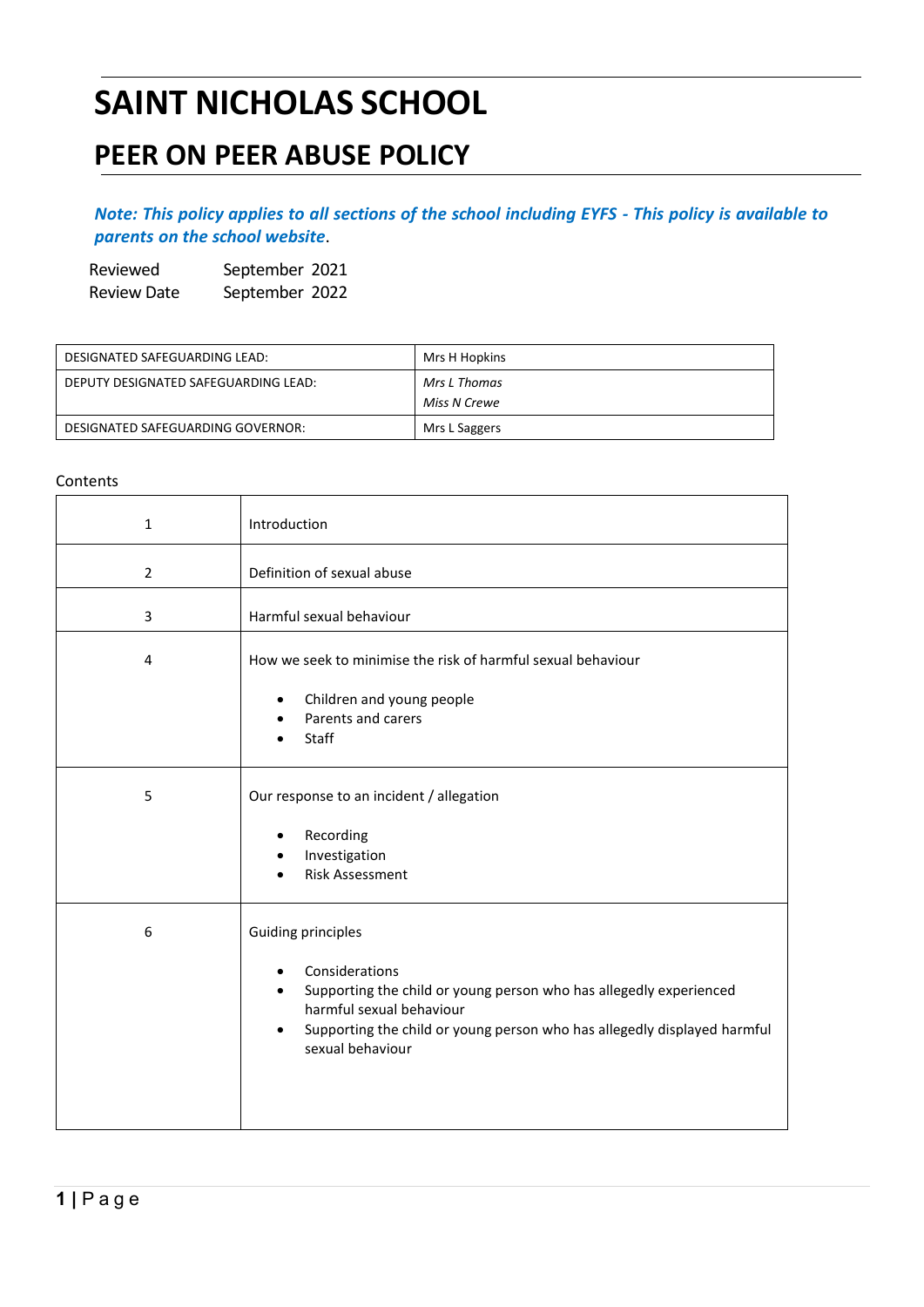|   | Investigation outcomes                                                                                                                                           |
|---|------------------------------------------------------------------------------------------------------------------------------------------------------------------|
|   | Manage internally<br>$\bullet$<br>Early Help<br>$\bullet$<br>Requests for support to Children's Social Care<br>$\bullet$<br>Reporting to the policy<br>$\bullet$ |
| 8 | Review                                                                                                                                                           |

#### **1. Introduction**

It is normal for some children and young people (CYP) to display sexualised behaviour towards their peers as they develop. However, sexualised behaviour between peers that has become harmful or abusive is unacceptable and must be addressed.

Our school recognises that CYP are vulnerable to and capable of abusing their peers sexually. We consider any allegation of peer-on-peer sexual abuse seriously and do not tolerate or pass off harmful sexual behaviour as 'banter', 'just having a laugh' or 'part of growing up'. These allegations are managed in the same way as any other child protection concern and follow the same procedures, including seeking advice and support from other agencies as appropriate.

This policy is in line with the safeguarding requirements in [Keeping Children Safe in Education](https://eur02.safelinks.protection.outlook.com/?url=https%3A%2F%2Fassets.publishing.service.gov.uk%2Fgovernment%2Fuploads%2Fsystem%2Fuploads%2Fattachment_data%2Ffile%2F954314%2FKeeping_children_safe_in_education_2020_-_Update_-_January_2021.pdf&data=04%7C01%7C%7Cf2e9fff87b2149eb72d208d8fe84ac80%7Ca8b4324f155c4215a0f17ed8cc9a992f%7C0%7C0%7C637539193225028841%7CUnknown%7CTWFpbGZsb3d8eyJWIjoiMC4wLjAwMDAiLCJQIjoiV2luMzIiLCJBTiI6Ik1haWwiLCJXVCI6Mn0%3D%7C1000&sdata=VnfJGiVrh%2BweNNu%2BiwjdcWv8RJzWF6EvSn1d8NGC7oE%3D&reserved=0) (Department for Education ('DfE'), 2021), which we must work to; Part 5 of the Keeping Children Safe in Education statutory guidance sets out how schools should manage reports of child-on-child sexual violence and harassment. This policy also links to the guidance issued by the DfE in 2021: [Sexual violence and sexual harassment between children in schools and colleges.](https://eur02.safelinks.protection.outlook.com/?url=https%3A%2F%2Fwww.gov.uk%2Fgovernment%2Fpublications%2Fsexual-violence-and-sexual-harassment-between-children-in-schools-and-colleges&data=04%7C01%7C%7Cf2e9fff87b2149eb72d208d8fe84ac80%7Ca8b4324f155c4215a0f17ed8cc9a992f%7C0%7C0%7C637539193225038798%7CUnknown%7CTWFpbGZsb3d8eyJWIjoiMC4wLjAwMDAiLCJQIjoiV2luMzIiLCJBTiI6Ik1haWwiLCJXVCI6Mn0%3D%7C1000&sdata=ZYrHV9%2FJUndIMjNVX505sSFT9UICMSs637uOd9Oag4Q%3D&reserved=0)

#### **2. Definition of sexual abuse**

Forcing or enticing a child or young person to take part in sexual activities, not necessarily involving a high level of violence, whether or not the child is aware of what is happening. The activities may involve physical contact, including assault by penetration (for example rape or oral sex) or non-penetrative acts such as masturbation, kissing, rubbing and touching outside of clothing. They may also include non-contact activities, such as involving children in looking at, or in the production of, sexual images, watching sexual activities, encouraging children to behave in sexually inappropriate ways, or grooming a child in preparation for abuse. Sexual abuse can take place online, and technology can be used to facilitate offline abuse. The school recognises that even if there are no reported cases of peer-on-peer abuse, such abuse may still be taking place and simply not being reported.

The sexual abuse of children by other children is a specific safeguarding issue in education.

*(Keeping children safe in education, DfE, 2021)*

#### **3. Harmful sexual behaviour**

Harmful sexual behaviour can manifest itself in many ways. This may include:

- inappropriate or unwanted sexualised touching;
- sexual violence and sexual harassment;
- upskirting, which typically involves taking a picture under a person's clothing without them knowing, with the intention of viewing their genitals or buttocks to obtain sexual gratification, or cause the victim humiliation, distress, or alarm;
- pressurising, forcing, or coercing someone to share nude images (known as sexting or youth produced sexual imagery);
- sharing sexual images of a person without their consent;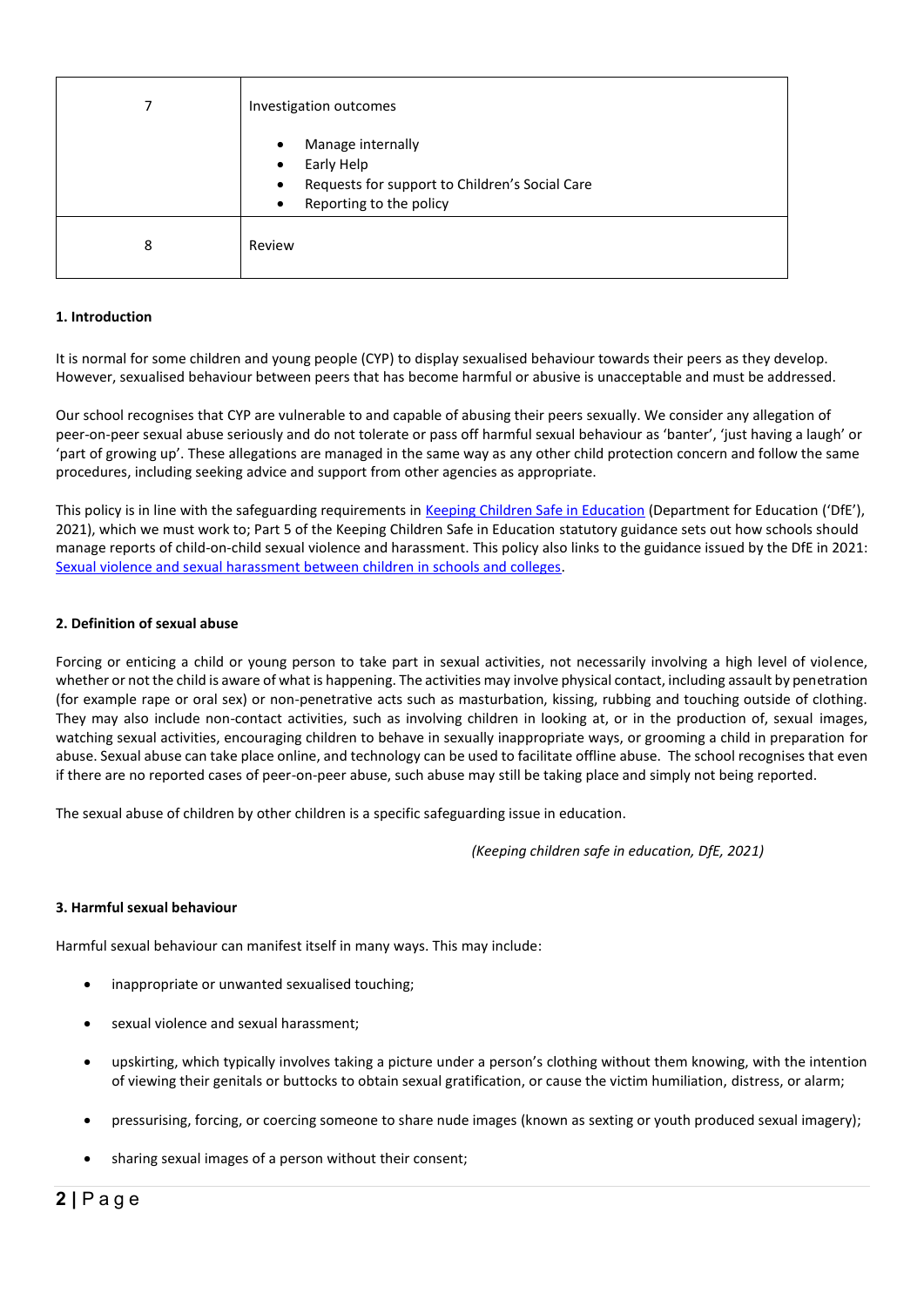• bullying of a sexual nature online or offline, for example sexual or sexist name-calling.

Our school also understands the different gender issues that can be prevalent when dealing with harmful sexual behaviour.

CYP can experience harmful sexual behaviour in various settings. This includes at school, at home (or at another home), in public places, and online. At school, issues can occur in places which are supervised and unsupervised. For example, abuse may occur in toilets, corridors, changing areas, common rooms, outside spaces such as the playground and sports facilities, and when CYP are travelling home.

#### **4. How we seek to minimise the risk of harmful sexual behaviour**

The principle aim of our approach is to foster the conditions in which our pupils can aspire to and realise safe and healthy relationships, at school and as they continue in life. We work to a culture in which the voice of our CYP is central, where pupils feel able to share their concerns openly, knowing that they will be listened to, and that they will not be judged.

#### **Children and young people**

We use relationships, sex and health education (RSE curriculum, pastoral education) to help our pupils understand, in an ageappropriate way, what harmful sexual behaviour is, including by peers. We teach them the knowledge they need to recognise and report abuse, including emotional, physical, and sexual abuse. We also teach them about the importance of making sensible decisions to stay safe (including online), whilst being clear that if a CYP is abused, it is never their fault.

We help our pupils to develop the skills to understand:

- what constitutes harmful sexual behaviour;
- that such behaviour is not acceptable;
- the possible reasons for such behaviour, and vulnerability of perpetrators;
- that they must tell a trusted adult if someone is behaving in a way that makes them feel uncomfortable and must tell a trusted adult if they witness such behaviour towards others.

We understand our pupils may not always feel able to talk to adults about peer-on-peer sexual abuse. To help them, we will encourage them to share their thoughts and opinions, respond to their concerns, and respect and listen to them. We want our pupils to feel confident that any concerns they raise will be responded to appropriately.

#### **Parents and carers**

It is important that parents and carers understand what is meant by harmful sexual behaviour, and reinforce key messages from school at home. We work in partnership with parents to support our pupils and want to help them keep their child/ren safe. Parents and carers should understand:

- the nature of harmful sexual behaviour;
- the effects of harmful sexual behaviour on CYP;
- the likely indicators that such behaviour may be taking place;
- what to do if it is suspected that peer on peer sexual abuse has occurred;

Further information to support parents and carers in relation to harmful sexual behaviour is available online, including on the [NSPCC](https://www.nspcc.org.uk/what-is-child-abuse/types-of-abuse/child-sexual-abuse/#support) an[d Lucy Faithfull Foundation](https://www.lucyfaithfull.org.uk/parents-protect.htm) websites.

#### **Staff**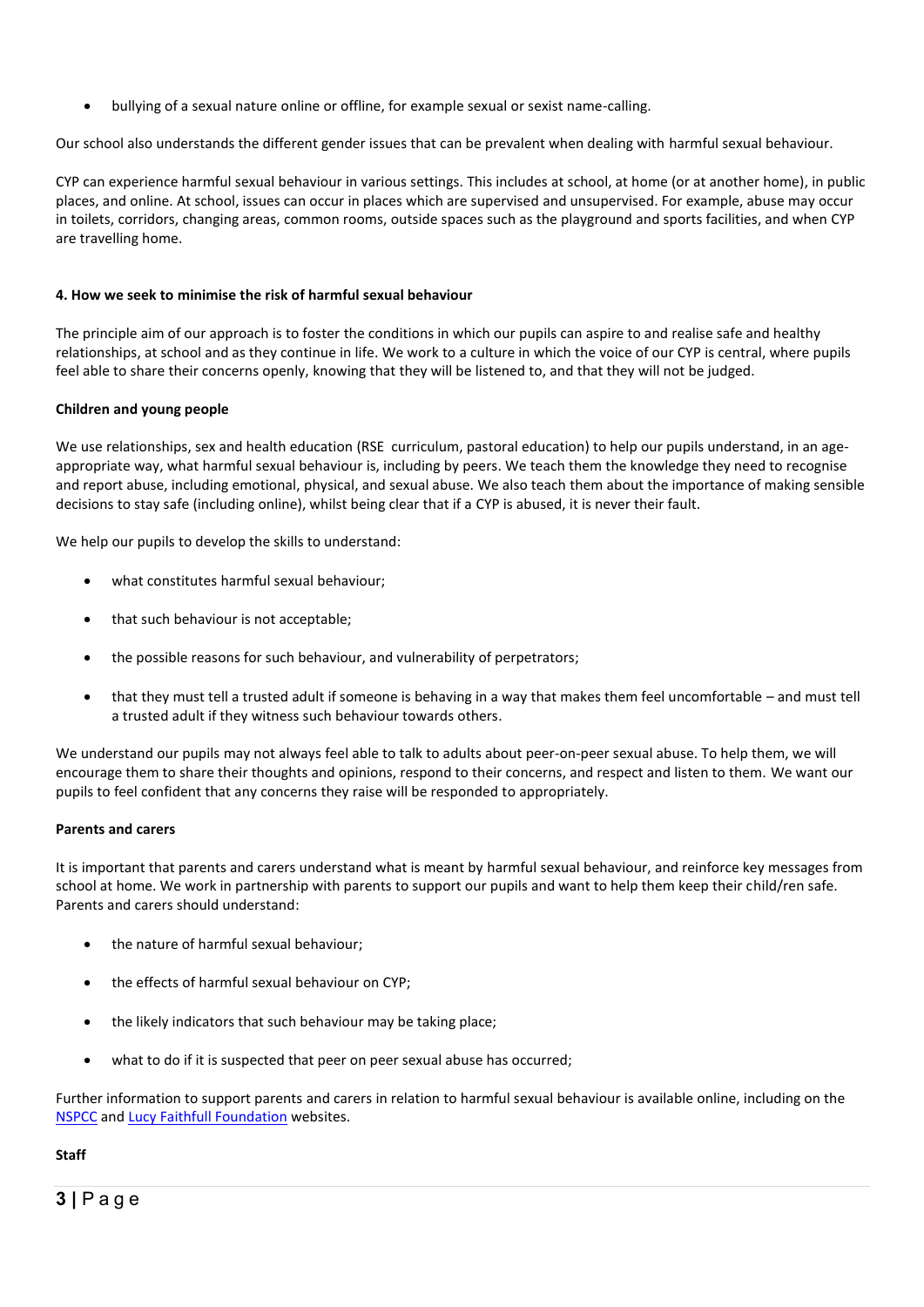Our staff undertake annual safeguarding training where the different types of abuse and neglect are discussed; this includes information about harmful sexual behaviour and our expectations for staff vigilance about this and other potential types of abuse. Staff also receive updates on safeguarding issues throughout the school year, including about the nature and prevalence of harmful sexual behaviour, where appropriate.

Importantly, the training also ensures that our staff know what to do if they receive a report that harmful sexual behaviour may have occurred, including how to support CYP.

#### **5. Our response to an incident / allegation**

The wellbeing of our pupils is always central to our response to an allegation or incident of harmful sexual behaviour. Any CYP reporting a concern will be treated respectfully. We will reassure them that they are being taken seriously and that they will be supported and kept safe; no CYP will be given the impression that they are creating a problem by reporting abuse or made to feel ashamed.

Our staff will never promise confidentiality to the CYP as the concern will need to be shared further. The school's Designated Safeguarding Lead will need to be informed as soon as possible of any incident and the details may also need to be shared with Children's Social Care / the police and other specialist agencies. We have in place effective working relationships with our safeguarding partners, which are essential to ensuring that concerns are appropriately managed.

We will explain next steps to the CYP so they understand what will happen, including who will be informed. Where the CYP already has Social Care involvement, such as a Looked After Child, a Child In Need or a child with a Child Protection Plan, we will inform the child's Social Worker and work in partnership with them as appropriate.

Whilst we establish the facts of the case and start the process of liaising with other agencies as appropriate, we will consider how best to keep the victim and alleged perpetrator a reasonable distance apart on school premises, and where applicable, on transport to and from the school.

Where an incident includes an online element, we will always work in accordance with appropriate guidance, taking advice from other partners as necessary. Our staff will not view an indecent image of a CYP unless absolutely necessary, nor forward it for any reason.

#### **Recording**

It is essential that information relating to allegations about harmful sexual behaviour are recorded within our school, as with any other child protection concern – and in line with our Safeguarding Policy. The record may form part of a statutory assessment by Children's Social Care or by another agency.

Any member of staff receiving a disclosure of harmful sexual behaviour or noticing signs or indicators of this, will record it as soon as possible, noting what was said or seen (if appropriate, using a body map to record), giving the date, time and location. The facts will be recorded as the CYP presents them.

The record will then be presented to the Designated Safeguarding Lead (or Deputy), who will decide on appropriate action and record this accordingly.

If a CYP is at immediate risk of harm, staff will speak with the Designated Safeguarding Lead or Deputy first, and deal with recording as soon as possible afterwards.

All related concerns, discussions, decisions, and reasons for decisions will be dated and signed and will include the action taken.

#### **Investigation**

The Designated Safeguarding Lead will be responsible for leading investigations, and for liaising with other agencies as appropriate, for example Children's Social Care and the police. They will also be the main point of contact for parents and carers. The Designated Lead will ensure there are accurate records of each stage of the investigation and that any supporting information is included in the Child Protection files.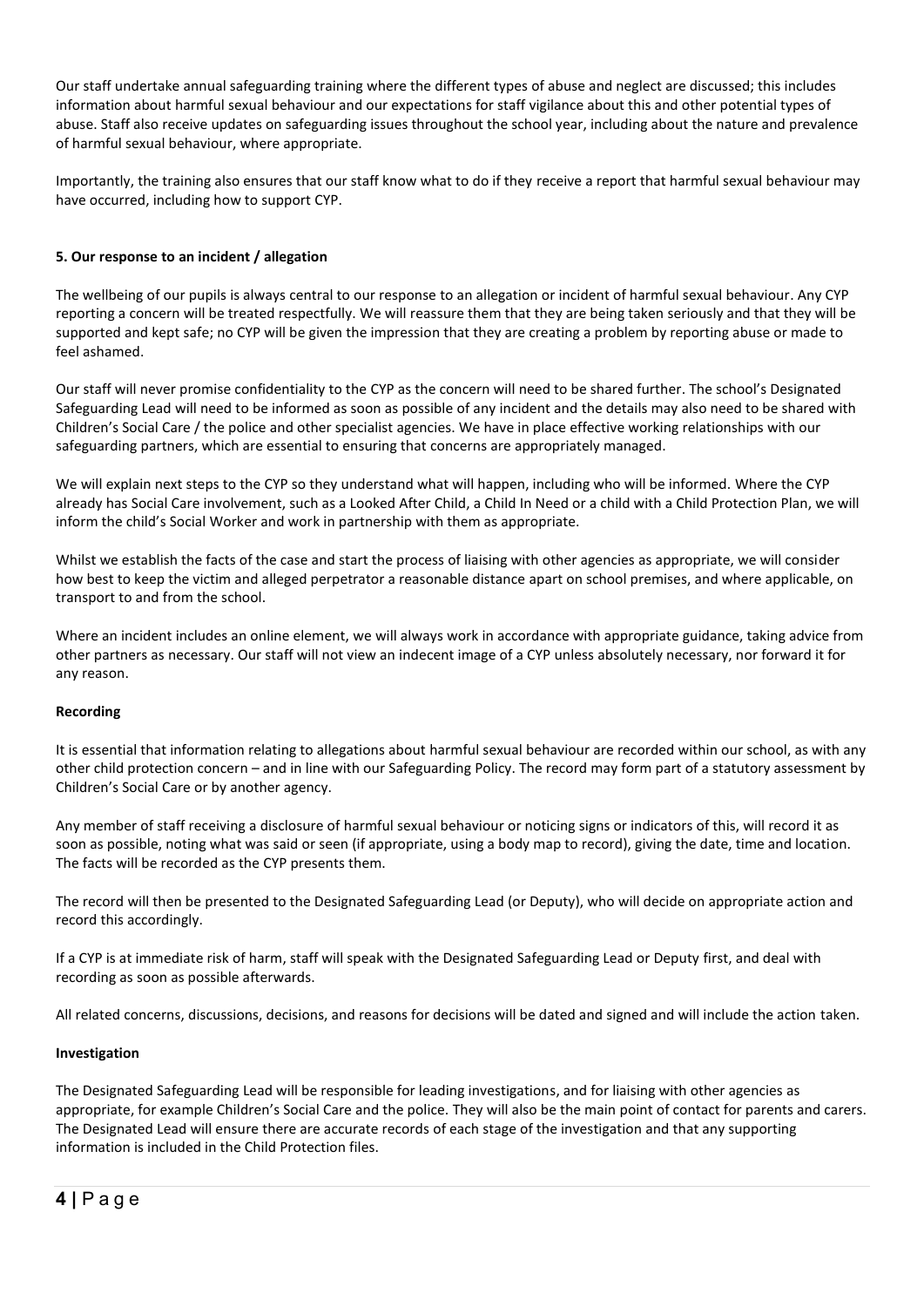#### **Risk Assessment**

We will complete a risk assessment following a report of harmful sexual behaviour, considering all CYP involved in an incident. We will also consider all other pupils at our school and any actions that may be appropriate to protect them.

Risk assessments will be regularly reviewed to ensure they remain relevant and fit for purpose. Where appropriate, the affected CYP and their parents and carers will be invited to contribute to the completion and review of the risk assessment.

#### **6. Guiding principles**

The safety of our pupils is paramount. We will use a proportionate approach, basing our actions on the principle that harmful sexual behaviour is not acceptable and will not be tolerated.

All concerns will be considered carefully and on a case by case basis, underpinned by robust risk assessments. Our actions will not be judgemental about the guilt of the alleged perpetrator and will always be taken in the interests of all CYP concerned.

Our approach will help us to ensure that all pupils are protected and supported appropriately. The following principles will guide us:

- the wishes of the CYP in terms of how they want to proceed the victim will be given as much control as is reasonably possible over decisions regarding how any investigation will be progressed and any support that they will be offered;
- the nature of the alleged incident(s), including whether a crime may have been committed;
- the ages and developmental stages of all CYP involved;
- consideration of any power imbalance between the CYP for example, is the alleged perpetrator significantly older, more mature, or more confident / does the victim have a disability or learning difficulty;
- consideration of whether the alleged incident a one-off or a sustained pattern of abuse;
- consideration of any ongoing risks to the victim, other CYP, or staff;
- consideration of any other related issues and wider context.

#### **Supporting the CYP who has allegedly experienced harmful sexual behaviour**

We will assess what short-term and long-term support a CYP may need to help them manage the immediate aftermath of an incident, and to recover from what they have experienced. The CYP's existing support network will be central to this work; we will work with other partners as appropriate and in accordance with the CYP's wishes and, wherever appropriate, in discussion with parents / carers.

We will consider what is necessary to support the CYP straightaway, for example by making adaptations to their timetable and in-school support and taking steps to protect them from attention or peer pressure they may experience due to making a report. This work will be guided by a robust risk assessment process and we will ensure that the CYP and their parents / carers have an opportunity to contribute. We will also ensure there is regular review of arrangements to be confident they meet the needs of all involved.

It may be necessary to make requests for support to mental health and wellbeing services or for therapeutic intervention. We may also need to link with other agencies to remove inappropriate material from the Internet, such as the Internet Watch [Foundation.](https://www.iwf.org.uk/)

#### **Supporting the CYP who has allegedly displayed harmful sexual behaviour**

We have a duty of care to all pupils and we will protect and support CYP who have displayed abusive or harmful sexual behaviour. We will do this through considering the needs of the CYP, any risks to their safety and what multi-agency responses are needed to support them and their family. This work will be guided by a robust risk assessment process and we will ensure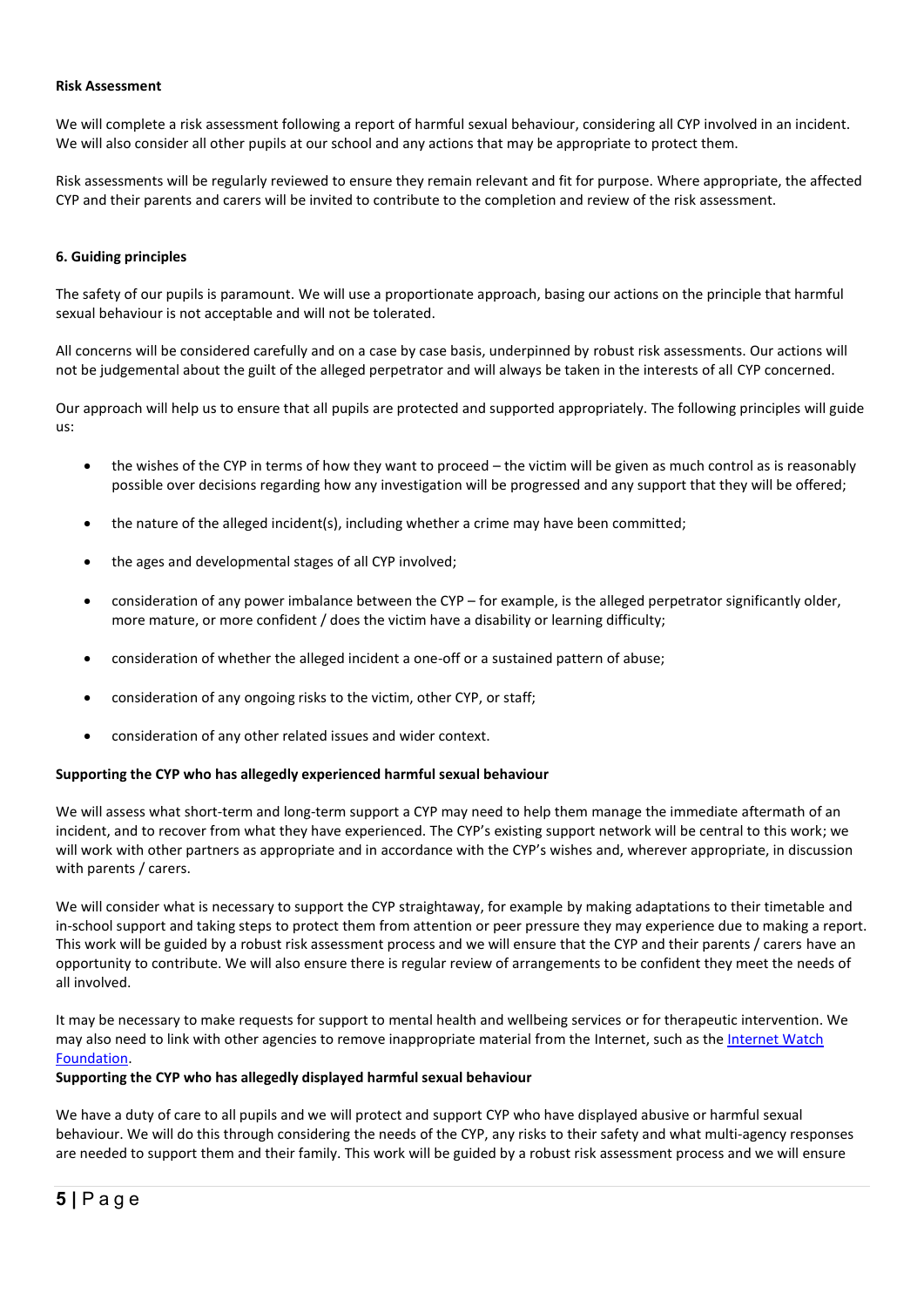that the CYP and their parents / carers have an opportunity to contribute. We will also ensure there is regular review of arrangements to be confident they meet the needs of all involved.

Some CYP may not realise they have behaved abusively. We will avoid using language that may make them feel judged or criminalised and ensure that any intervention will be at the least intrusive level required to effectively address the behaviour.

We will consider appropriate sanctions using our behaviour policy, and work with the CYP and their support network to consider measures that may help to address the CYP's behaviour.

#### **7. Investigation outcomes**

Our investigation of an allegation or incident as set out in this policy will enable us to determine the outcome, working with our safeguarding partners as appropriate. We will always seek to ensure that the outcome of an investigation is appropriate and proportionate to the circumstances in relation to the report. Various options are open to us, as set out below:

#### **Manage internally**

In some cases, for example, one-off incidents, we may take the view that the CYP concerned are not in need of early help or statutory intervention. In these cases, we will follow our other school policies in addressing matters, for example our behaviour / anti-bullying policies*,* which can be found on the school website.

We will also consider what support the CYP involved may need going forward - for example, pastoral support, counselling services, and ensuring that there is a trusted adult for those affected to speak with if they wish to. We will also consider whether any intervention or support is required as part of a whole setting approach or with the wider school community.

#### **Early Help**

Where statutory intervention is not required or agreed, we may use early help instead. This means providing support as soon as a problem emerges, at any point in a CYP's life. We will work with parents and carers and other relevant partners when following this approach, which can be particularly useful in addressing non-violent harmful sexual behaviour and may prevent escalation.

#### **Requests for support to Children's Social Care**

Where a CYP has been harmed, is at risk of harm, or is in immediate danger, we will make a request for support to Children's Social Care. We will generally inform parents and carers of this unless to do so may put a CYP at additional risk. We will seek advice from other partners on such matters.

If we make a request for support, Children's Social Care will consider whether the CYP involved are in need of protection or other services. Where statutory assessments are appropriate, the school will work with Children's Social Care and other agencies as appropriate. Partnership working helps to ensure the best possible package of coordinated support is implemented for the victim and, where appropriate, the alleged perpetrator and any other CYP that require support.

In some cases, Children's Social Care will review the evidence and decide a statutory intervention is not appropriate. If a statutory assessment is not considered appropriate by Children's Social Care, we will consider what other support may be required. We will make further requests for support to Children's Social Care if we consider that a CYP remains in immediate danger or at risk of harm.

#### **Reporting to the police**

Where a report of rape, assault by penetration or sexual assault is made, we will report it to the police. We will generally inform parents or carers about reports of sexual abuse, unless to do so may put a CYP at additional risk. We will seek advice from other partners in individual cases.

In circumstances where parents or carers have not been informed, we will ensure that we support the CYP in any decision we take. This is likely to be with the support of Children's Social Care and any appropriate specialist agencies.